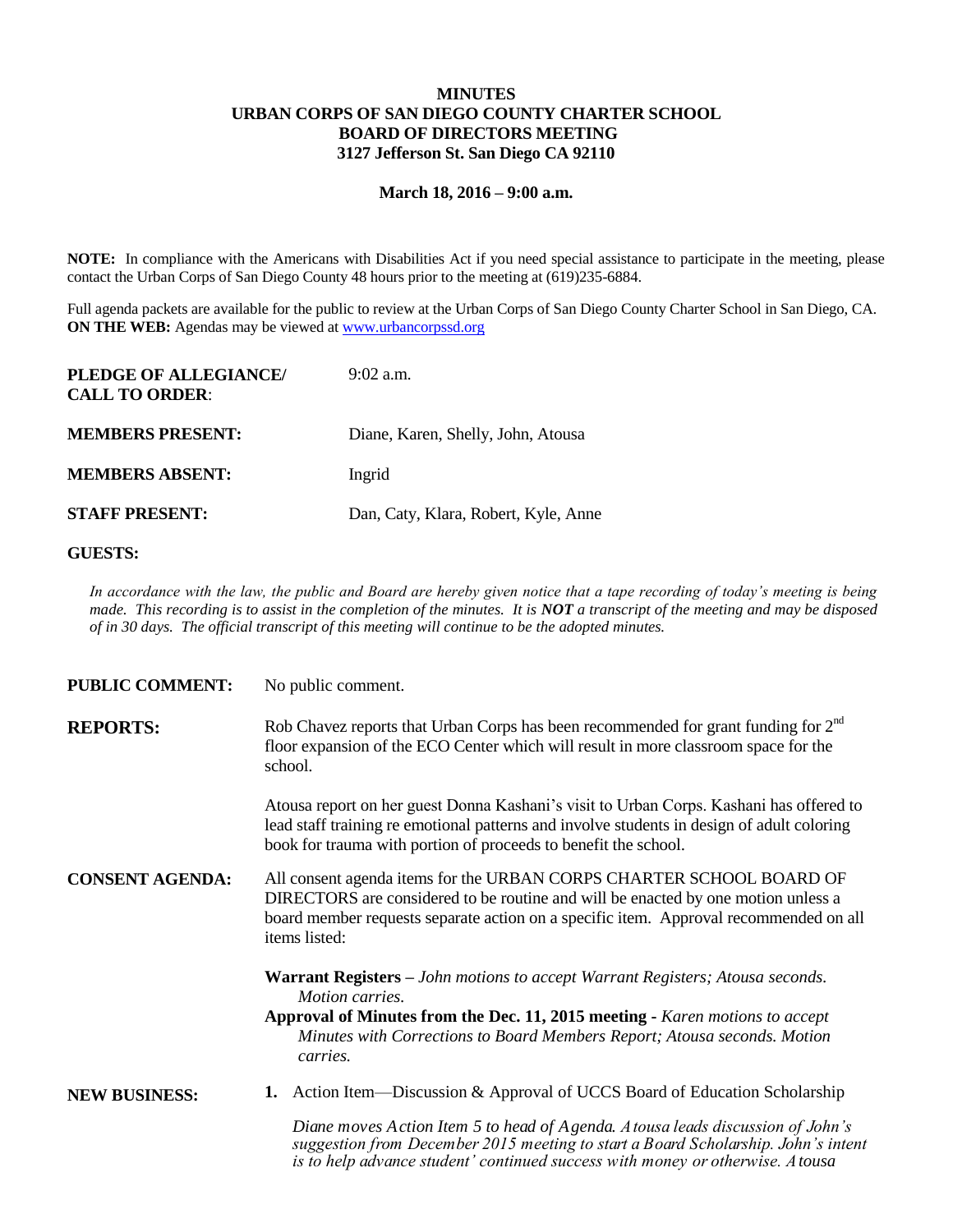*reports her family started a scholarship and intends to follow and help the student as long as he is in school. Karen notes Board should not limit to college, trade school support should be in wording. Diane notes Board's duty to support all student goal. Michele suggest an essay application; Dan explains current selection process and no new essay needed. Board discusses frequency and amount and decided it will be left open with optional pledge to be discussed and renewed annually.*

*Atousa motions to draft a Resolution for a formal Board policy to establish the intent to award a Board Scholarship twice per year at each graduation with amount to be determined by voluntary contributions, a flexible "give or get" policy and the following mission statement:*

## *Urban Corps Charter School Board of Education Scholarship*

*This scholarship is being presented by the Urban Corps Charter School Board and is intended to promote and encourage Corpsmembers to take the next step after Urban Corps Charter School and enroll in college. It is awarded to a student who has demonstrated a strong interest in pursuing their continued learning either through enrollment in higher education or vocational training.*

*Shelly seconds the motion and the motion passes unanimously.*

|                                       | Action Item — Approval of 2nd Interim Budget Report<br>Caty discussed Interim Budget Report stating biggest change is Prop 39 funds for<br>energy efficiency project, noting increased local revenue, additional staff<br>resignations for new multi-year projection. Caty explain LCFF unrestricted dollars.<br>With 13% reserve, school is right in target, helps with cash flow. The FY125017<br>carry over is not budgeted for, part f expenditures is in salaries and takes into<br>account teachers that started late plus step-up. Caty is working with Director of<br>Academics on staff handbook with step-up based on evals. \$162,735 fund balance.<br>Reserve could hit 20% after gap funding. John asks if Chromebooks and helping<br>reduce costs for books. Dan confirms. Shelly motions to accept $2^{nd}$ Interim; Karen<br>seconds. Motion carries. |
|---------------------------------------|-----------------------------------------------------------------------------------------------------------------------------------------------------------------------------------------------------------------------------------------------------------------------------------------------------------------------------------------------------------------------------------------------------------------------------------------------------------------------------------------------------------------------------------------------------------------------------------------------------------------------------------------------------------------------------------------------------------------------------------------------------------------------------------------------------------------------------------------------------------------------|
|                                       | 3. Action Item — Approval of Educator Effectiveness Plan<br>Caty presents the plan. John motions to accept; Shelly seconds. Motion carries.                                                                                                                                                                                                                                                                                                                                                                                                                                                                                                                                                                                                                                                                                                                           |
|                                       | 4. Action Item — Approval of President's Day Feb 15, 2016 as Non-Apportioned Day<br>Dan explains why President's Day must be non-apportioned Day for ADA.<br>Karen motions to approve Feb 15, 2016 as Non-Apportioned Day; John seconds.<br>Motion carries.                                                                                                                                                                                                                                                                                                                                                                                                                                                                                                                                                                                                           |
|                                       | 5. Action Item — Approval 2015 Audit<br>Caty explains findings of the Audit. Auditors only find minor coding issues. The<br>Sept unaudited actuals numbers matched the audit and auditors agree with fund<br>balance Shelly motions to approve the Audit; Karen seconds. Motion carries.                                                                                                                                                                                                                                                                                                                                                                                                                                                                                                                                                                              |
| <b>INFORMATIONAL</b><br><b>ITEMS:</b> | Form 700 – Klara discusses and distributes. Due by April 1, 2016<br>LCAP - Dan presents LCAO survey findings, noting strong student interest in<br>college and medical careers training.<br>www.urbancorpscharter.com - new school website                                                                                                                                                                                                                                                                                                                                                                                                                                                                                                                                                                                                                            |

**OLD BUSINESS:** none